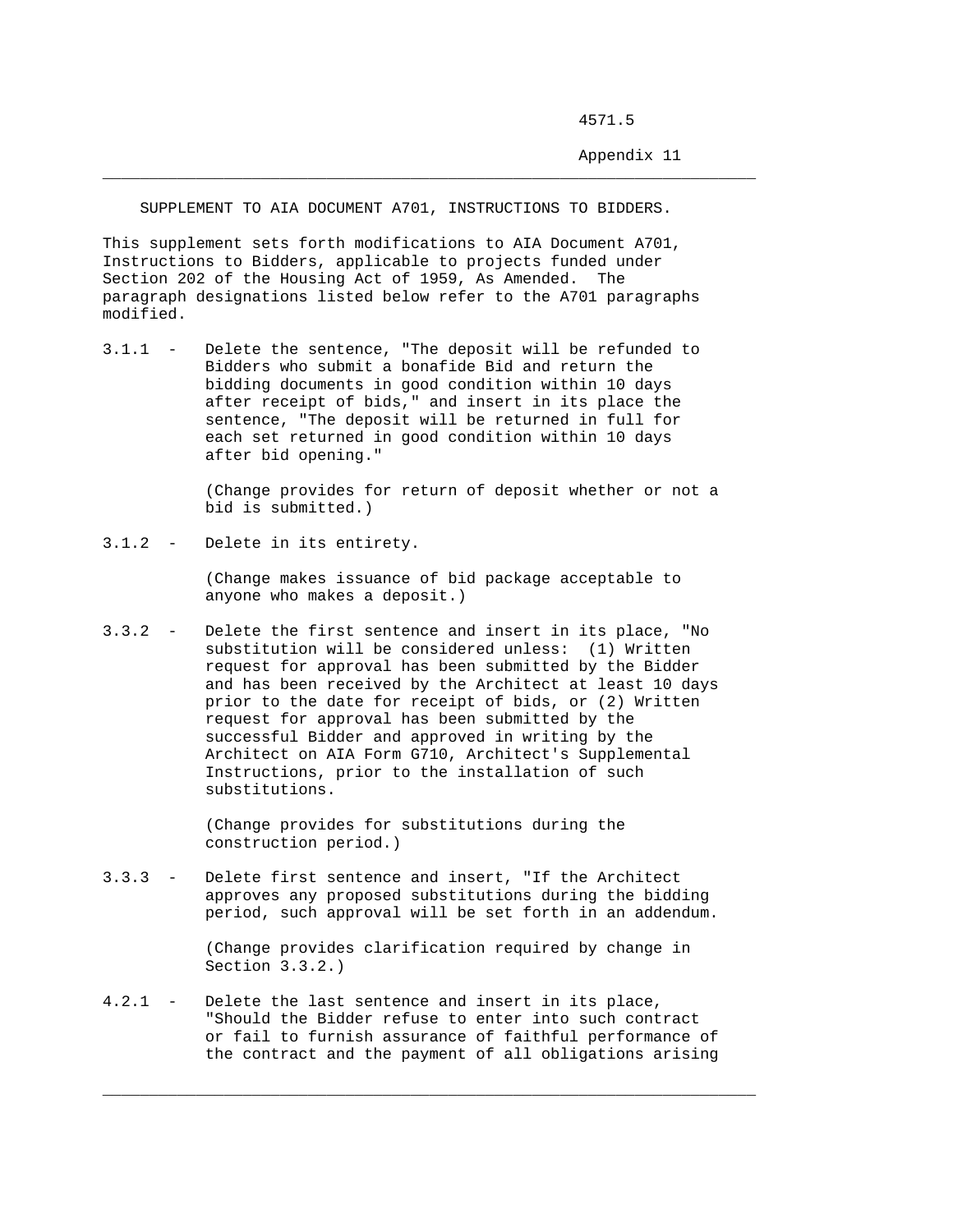\_\_\_\_\_\_\_\_\_\_\_\_\_\_\_\_\_\_\_\_\_\_\_\_\_\_\_\_\_\_\_\_\_\_\_\_\_\_\_\_\_\_\_\_\_\_\_\_\_\_\_\_\_\_\_\_\_\_\_\_\_\_\_\_\_\_\_\_\_\_

## \_\_\_\_\_\_\_\_\_\_\_\_\_\_\_\_\_\_\_\_\_\_\_\_\_\_\_\_\_\_\_\_\_\_\_\_\_\_\_\_\_\_\_\_\_\_\_\_\_\_\_\_\_\_\_\_\_\_\_\_\_\_\_\_\_\_\_\_\_ 4571.5

## Appendix 11

 thereunder in the form of a performance bond in the amount of 100 percent of the contract price and payment bond in the amount of 100 percent of the contract price, or a performance/payment bond in the amount of 100 percent of the Contract price or a cash escrow in the amount of 25 percent of the contract price, the amount of bid security shall be forfeited to the Owner as liquidated damages, not as penalty."

 (Change provides for cash escrow or bonds as forms of assurance for contract completion and payment and their required amount.)

5.3.2 - Delete in entirety and insert, "Any alternates accepted by the Owner shall be accepted in the order in which they are listed in the form of Bid."

> (Change eliminates provision for random selection of alternates by Owner.)

6.1.2 - Add Article 6.1.2 "Bidder shall submit with its Bid the Affidavit of Non-Collusive/Non-Identity of Interest and Form HUD 2530, Previous Participation Certificate."

> (Change requires submission of HUD required certificates.)

- 7.1.2, 7.1.3 and 7.1.4 Omit in their entirety and substitute as follows.
- 7.1.2 "The Bidder shall not employ firms or individuals listed in the Consolidated List of Ineligible Contractors and Grantees as subcontractors or material suppliers. Such employment by the Bidder shall be considered a default on the contract."

 (Change eliminates Owner's basis for objection to subcontractors except for subcontractors and materialmen listed in the Government's Consolidated List of Ineligible Contractors and Grantees and makes Bidder's employment of such the basis for declaring the contract in default.)

7.1.3 - Within five days of the notification of Bid acceptance, the Bidder shall furnish to the Owner a schedule of values allocated to the various portions of the Work, prepared on Form HUD 2328, Contractor's and/or Mortgagor's Cost Breakdown, such breakdown to satisfy the General Conditions requirement in subparagraph 9.2.1 pertaining to schedule of values.